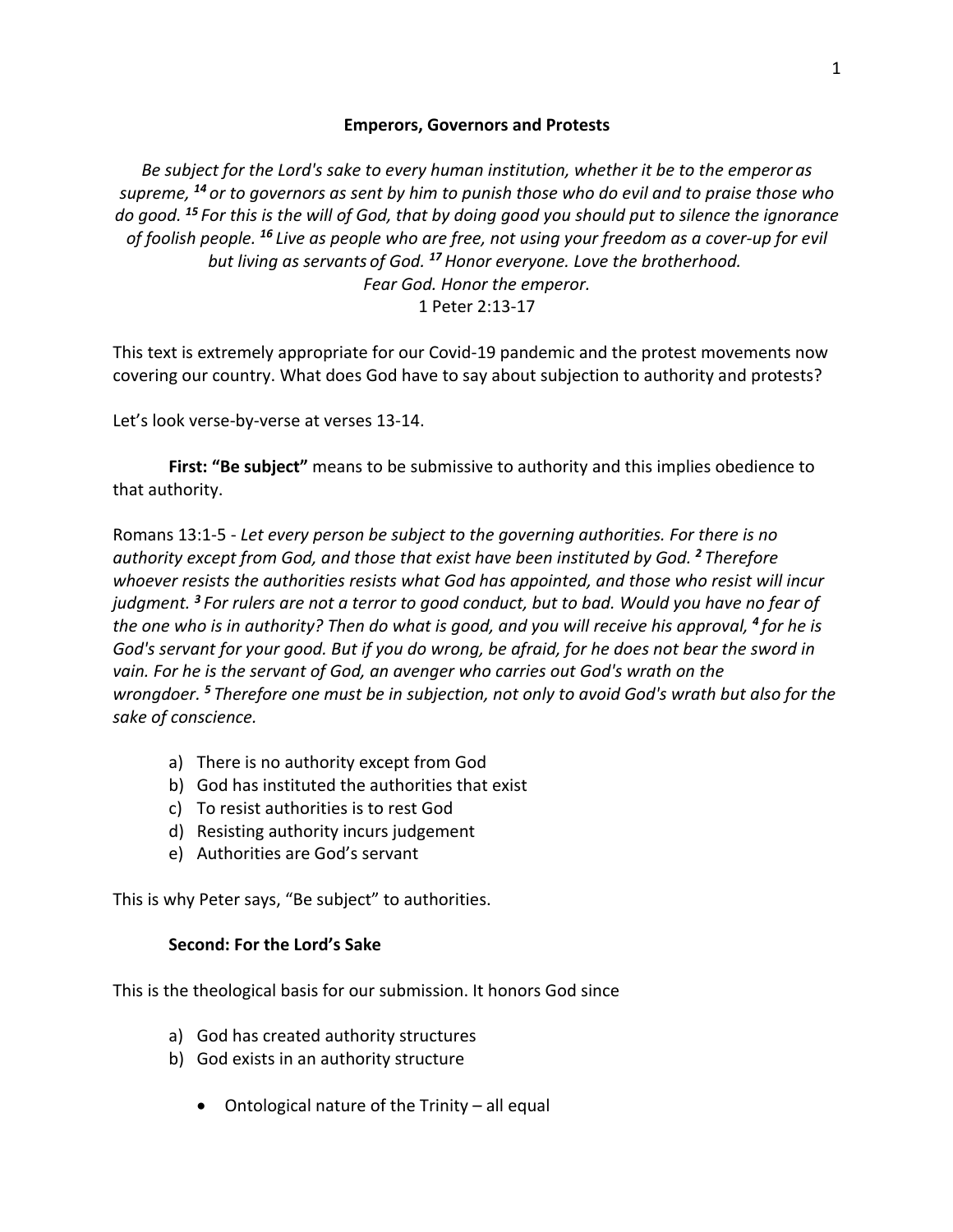- Economic nature of the Trinity
	- Son submits to the Father
	- Spirit submits to the Son

If we are going to protest, it must be done in such a way as honors God.

### **Third: To Every Human Institution =** *every institution ordained for men*

It's a common extra-biblical word created to refer to the governmental body or founding a city.

- a) Government  $-2:13b-14$
- b) Masters 2:18
- c) Husbands 3:1

The word includes parents/children, employers/employees, teachers/students, etc.

Authority doesn't exist just because of sin

*d)* Angels

1 Thess 4:16a - *For the Lord himself will descend from heaven with a cry of command, with the voice of an archangel…*

Jude 9 - *But when the archangel Michael, contending with the devil, was disputing about the body of Moses*

e) Redeemed in heaven

Luke 19:17-19 - *And he said to him, 'Well done, good servant! Because you have been faithful in a very little, you shall have authority over ten cities.' <sup>18</sup> And the second came, saying, 'Lord, your mina has made five minas.' <sup>19</sup> And he said to him, 'And you are to be over five cities.'*

f) Trinity

1 Cor 11:3 - *But I want you to understand that the head of every man is Christ, the head of a wife is her husband, and the head of Christ is God.*

1 Cor 15:28 - *When all things are subjected to him, then the Son himself will also be subjected to him who put all things in subjection under him, that God may be all in all.*

### **Fourth: Whether it be to the emperor as supreme**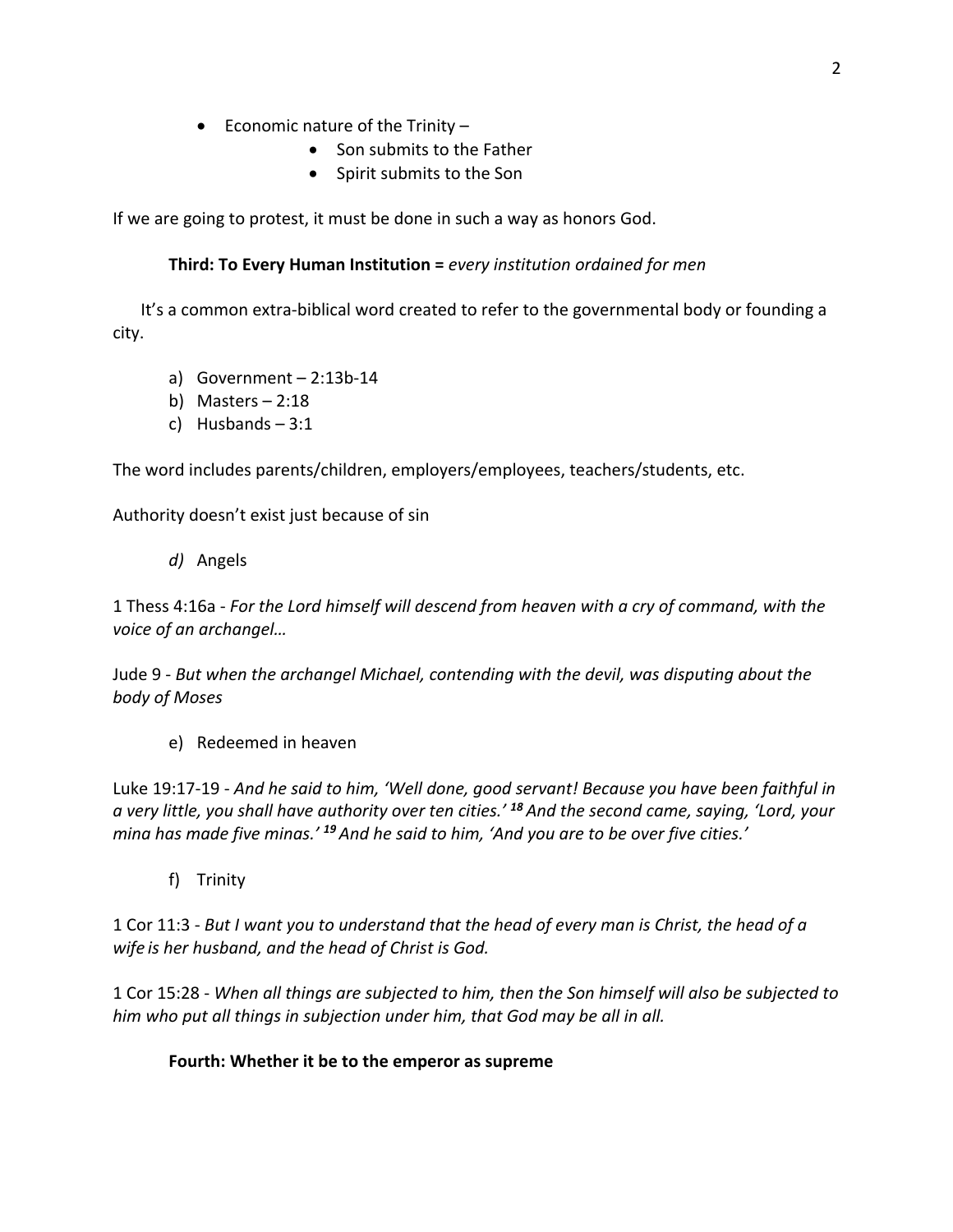When Peter wrote this epistle, the emperor was Nero (reigned AD 54-68) who persecuted Christians and crucified Peter.

This means that our obedience is not dependent on the morality of the emperor but on God's morality who established the emperor

# **Fifth: Or to governors as sent by him**

This title is used of Pilate (Mt 27:2) and Felix (Acts 23:34).

Governors are representatives of the Emperor

They are sent by God through the emperor:

a) to punish those who do evil

*Punishment = ekdikesis* = taking vengeance, making a wrongdoer pay a penalty

Romans 12:9 - *Beloved, never avenge yourselves, but leave it<sup>[j]</sup> to the wrath of God,* 

Hebrews 10:30 - *For we know him who said, "Vengeance is mine; I will repay."*

Some theories of criminal punishment teach that protecting society and reforming criminals are the only legitimate purposes of punishment. But in this verse,

- Peter includes retribution, the inflicting of just penalty as a legitimate punishment.
- Peter expects governments to do this and not individuals; (vs 19-23; Ro 12:19-21; Mt 5:38-48).
- Governments that fail to punish wrongdoers disobey God.
- b) to praise those who do good.

To promote governmental virtue and prevent abuse, Christians should pray and work for governments that accomplish God's will (1 Tim 2:1-4; Ps 82:1-4; 125:3).

## **Sixth: When is it Correct to Protest Governments?**

BUT there are occasions when God's people have disobeyed a human government and received God's approval

a) Murdering Male Hebrew Children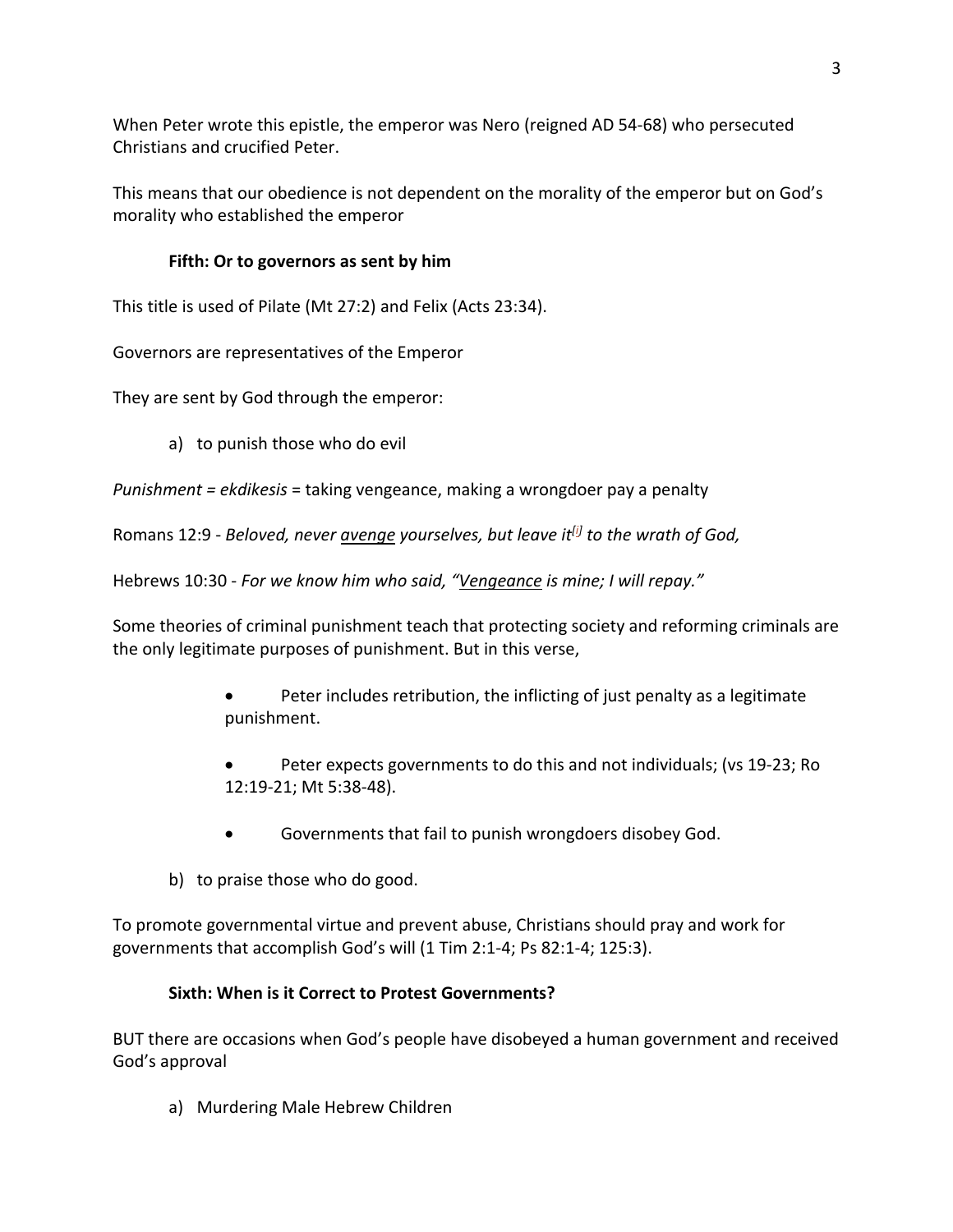Exodus 1:15-21 - *Then the king of Egypt said to the Hebrew midwives, one of whom was named Shiphrah and the other Puah, <sup>16</sup> "When you serve as midwife to the Hebrew women and see them on the birthstool, if it is a son, you shall kill him, but if it is a daughter, she shall live." <sup>17</sup> But the midwives feared God and did not do as the king of Egypt commanded them, but let the male children live. <sup>18</sup> So the king of Egypt called the midwives and said to them, "Why have you done this, and let the male children live?" <sup>19</sup> The midwives said to Pharaoh, "Because the Hebrew women are not like the Egyptian women, for they are vigorous and give birth before the midwife comes to them." <sup>20</sup> So God dealt well with the midwives. And the people multiplied and grew very strong. <sup>21</sup> And because the midwives feared God, he gave them families.*

Exodus 20:13 – *Do not murder* = the 6<sup>th</sup> commandment.

When the government commands or encourages us to do something that is contrary to God's clearly stated law, we have the right to disobey government.

b) Worshipping Idols

Daniel 3:13-18 - *Then Nebuchadnezzar in furious rage commanded that Shadrach, Meshach, and Abednego be brought. So they brought these men before the king. <sup>14</sup>Nebuchadnezzar answered and said to them, "Is it true, O Shadrach, Meshach, and Abednego, that you do not serve my gods or worship the golden image that I have set up? <sup>15</sup>Now if you are ready when you hear the sound of the horn, pipe, lyre, trigon, harp, bagpipe, and every kind of music, to fall down and worship the image that I have made, well and good. But if you do not worship, you shall immediately be cast into a burning fiery furnace. And who is the god who will deliver you out of my hands?"*

*24-25 - Then King Nebuchadnezzar was astonished and rose up in haste. He declared to his counselors, "Did we not cast three men bound into the fire?" They answered and said to the king, "True, O king." <sup>25</sup>He answered and said, "But I see four men unbound, walking in the midst of the fire, and they are not hurt; and the appearance of the fourth is like a son of the gods."*

Again, Nebuchadnezzar's command violated the  $1<sup>st</sup>$  and  $2<sup>nd</sup>$  commandments:

Exodus 20:3 – *You shall have no other gods before me*

Exodus 20:4 – *You shall not make for yourself a carved image*

c) Praying

Daniel 6:10-13 - *When Daniel knew that the document had been signed, he went to his house where he had windows in his upper chamber open toward Jerusalem. He got down on his knees three times a day and prayed and gave thanks before his God, as he had done previously. <sup>11</sup> Then these men came by agreement and found Daniel making petition and plea*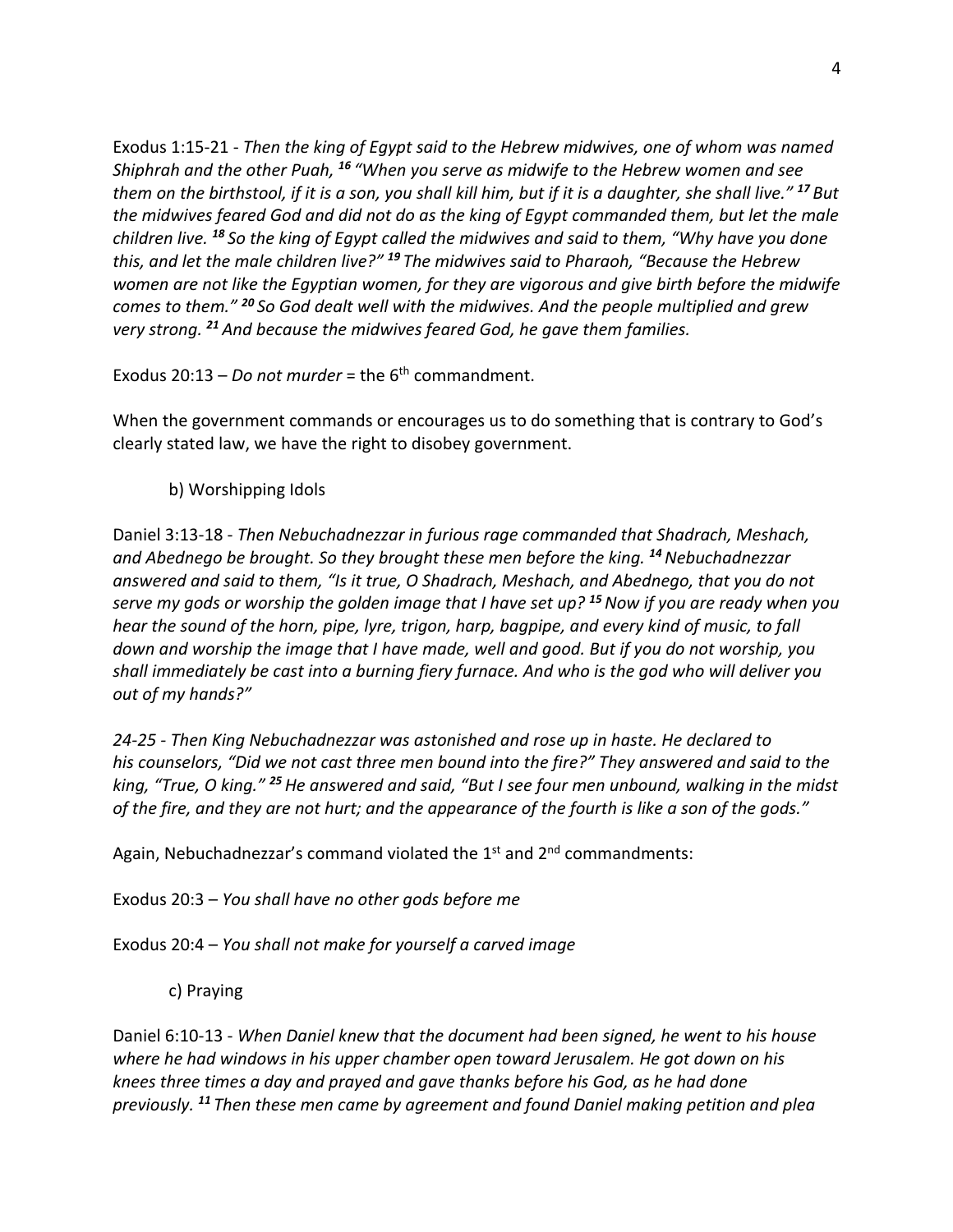*before his God. <sup>12</sup> Then they came near and said before the king, concerning the injunction, "O king! Did you not sign an injunction, that anyone who makes petition to any god or man within thirty days except to you, O king, shall be cast into the den of lions?" The king answered and said, "The thing stands fast, according to the law of the Medes and Persians, which cannot be revoked." <sup>13</sup> Then they answered and said before the king, "Daniel, who is one of the exiles from Judah, pays no attention to you, O king, or the injunction you have signed, but makes his petition three times a day."*

1 Kings 8:46-50 - *If they sin against you—for there is no one who does not sin—and you are angry with them and give them to an enemy, so that they are carried away captive to the land of the enemy, far off or near, <sup>47</sup> yet if they turn their heart in the land to which they have been carried captive, and repent and plead with you in the land of their captors, saying, 'We have sinned and have acted perversely and wickedly,' <sup>48</sup> if they repent with all their heart and with all their soul in the land of their enemies, who carried them captive, and pray to you toward their*  land, which you gave to their fathers, the city that you have chosen, and the house that I have *built for your name, <sup>49</sup> then hear in heaven your dwelling place their prayer and their plea, and maintain their cause <sup>50</sup> and forgive your people who have sinned against you, and all their transgressions that they have committed against you, and grant them compassion in the sight of those who carried them captive, that they may have compassion on them <sup>5</sup>*

### d) Preaching

Acts 4:18-20 - *So they called them and charged them not to speak or teach at all in the name of Jesus. <sup>19</sup> But Peter and John answered them, "Whether it is right in the sight of God to listen to you rather than to God, you must judge, <sup>20</sup> for we cannot but speak of what we have seen and heard."*

Acts 5:27-32 - *And when they had brought them, they set them before the council. And the high priest questioned them, <sup>28</sup> saying, "We strictly charged you not to teach in this name, yet here you have filled Jerusalem with your teaching, and you intend to bring this man's blood upon us." <sup>29</sup> But Peter and the apostles answered, "We must obey God rather than men. <sup>30</sup> The God of our fathers raised Jesus, whom you killed by hanging him on a tree. <sup>31</sup>God exalted him at his right hand as Leader and Savior, to give repentance to Israel and forgiveness of sins. <sup>32</sup> And we are witnesses to these things, and so is the Holy Spirit, whom God has given to those who obey him."*

Matthew 28:18-19a - *And Jesus came and said to them, "All authority in heaven and on earth has been given to me. <sup>19</sup>Go therefore and make disciples of all nations,*

Acts 1:8 - *But you will receive power when the Holy Spirit has come upon you, and you will be my witnesses in Jerusalem and in all Judea and Samaria, and to the end of the earth."*

> *Obey except when commanded to sin* - Wayne Grudem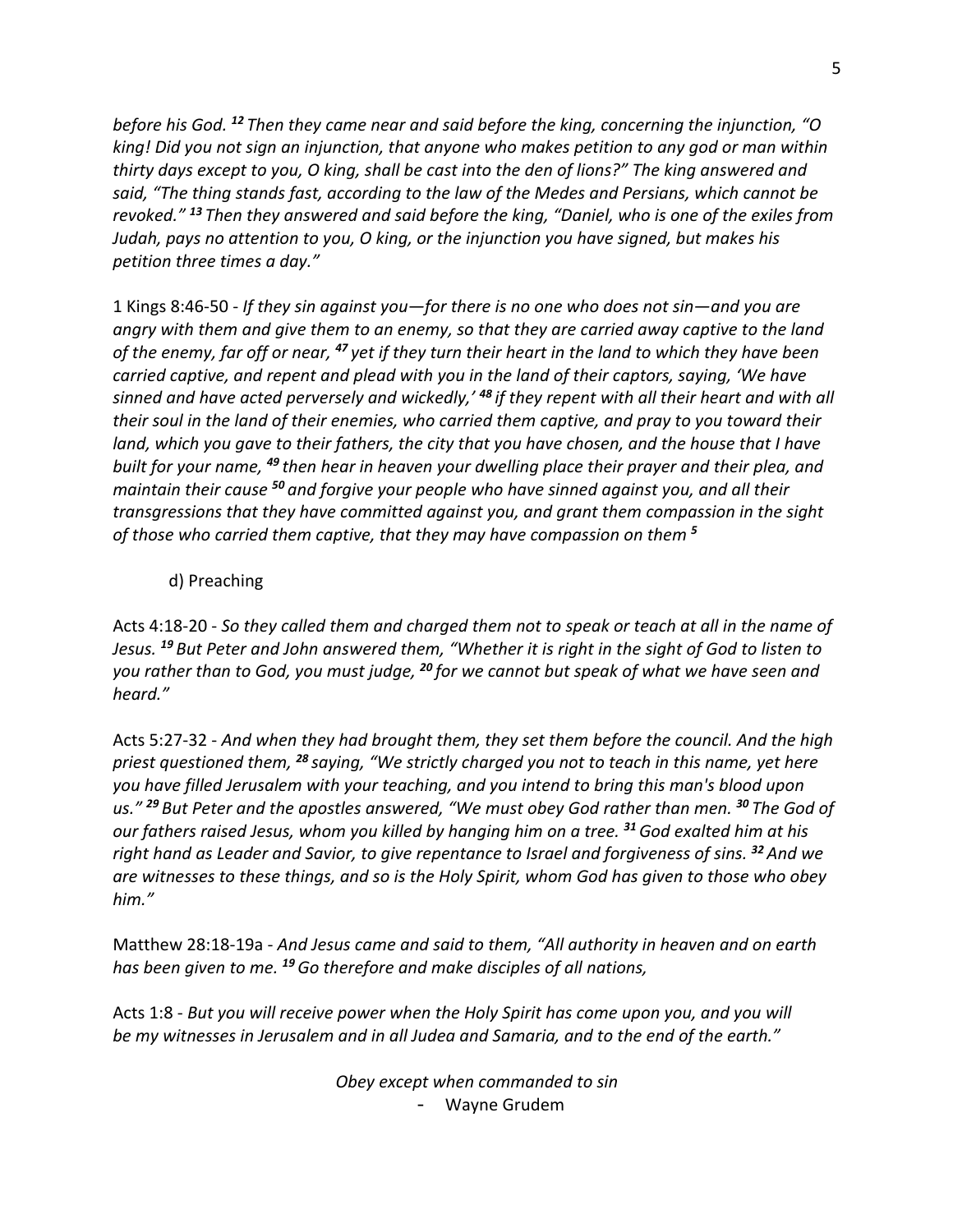### **Seventh: Covid-19 Guidelines and the Church**

What is the difference between Covid-19 guidelines that restrict Hb 10:25 and Acts 5:29?

- 1 We still gather although it is on the Internet
- 2 We are gathering physically even though it has stipulations
- 3 Gov't is not forbidding the preaching of the gospel
- 4 The guidelines are not prejudicial against churches
- 5 The guidelines are temporary
- 6 Gov't is fulling it's divine mandate: to serve and protect the health of its citizens

### **Eighth: How Christians Can Protest**

a) Prayer – to establish God's kingdom on earth

Matt 6:10 - *Your kingdom come, your will be done, on earth as it is in heaven.*

ILL – We have turned a war-time walkie talkie intended to call in reinforcements into a bell calling for tea

b) Personal Example – Jesus's life was a protest

Luke 4:18-19 - *The Spirit of the Lord is upon me, because he has anointed me to proclaim good news to the poor. He has sent me to proclaim liberty to the captives and recovering of sight to the blind, to set at liberty those who are oppressed, <sup>19</sup> to proclaim the year of the Lord's favor."*

Jesus's life was one of protest against:

- The exclusion of the impoverished
- The captives who deserved liberty
- Blindness
- Oppression

We cannot limit poverty and blindness to physical states –

Revelation 3:17-18 – *For you say, I am rich, I have prospered, and I need nothing, not realizing that you are wretched, pitiable, poor, blind, and naked. <sup>18</sup> I counsel you to buy from me gold refined by fire, so that you may be rich, and white garments so that you may clothe yourself and the shame of your nakedness may not be seen, and salve to anoint your eyes, so that you may see.*

*the greatest and most loving thing we can do for anyone is release them from the captivity of sin (Romans 6:22-23), heal them from the blindness of unbelief (Acts 27:16f); (2 Cor 4:4)(, and*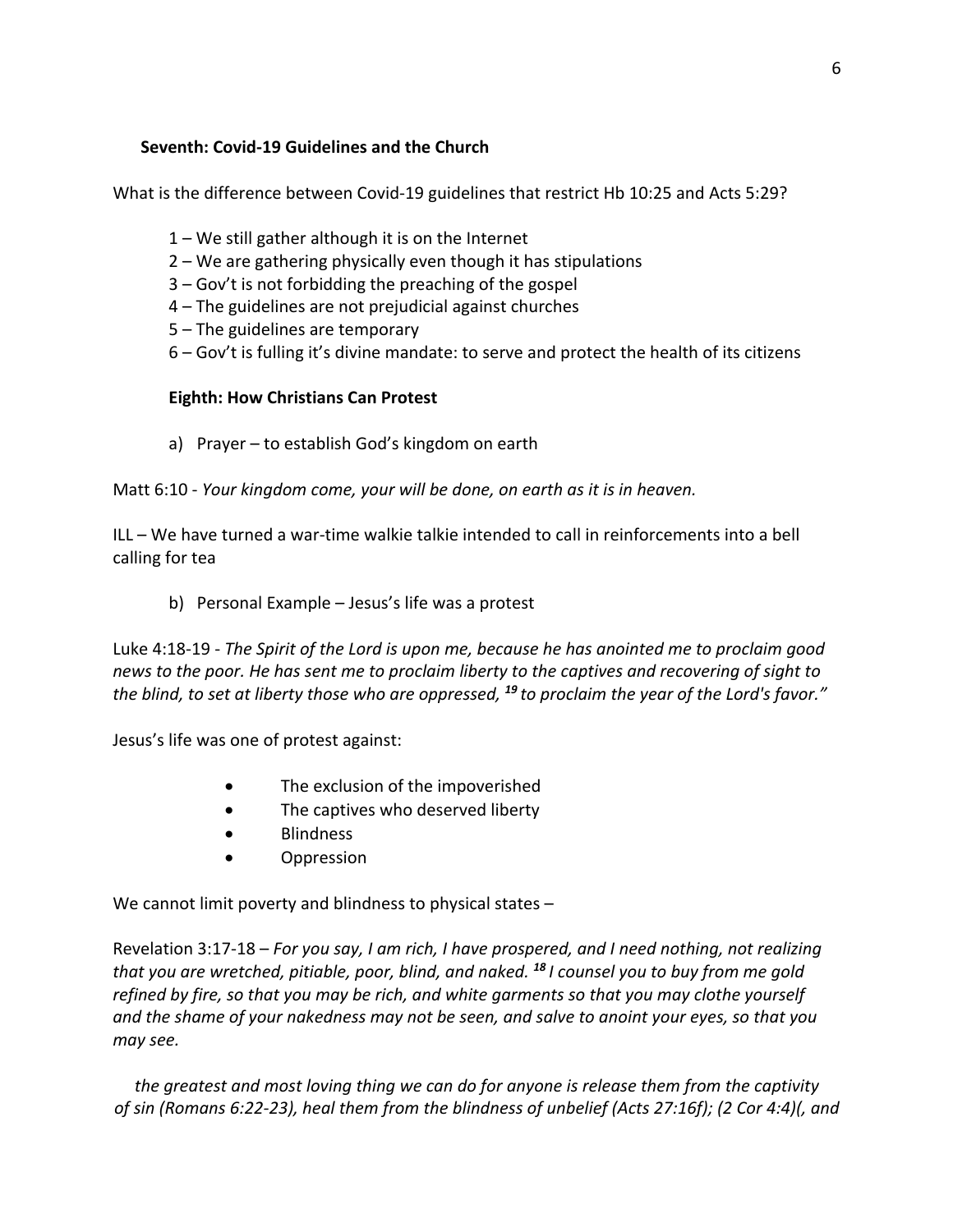*set them at liberty from the oppression of Satan (2 Timothy 2:26). Efforts at social improvement that neglect this great goal will be looked back on by poor people in hell as a horrible form of ecclesiastical malpractice.*

- John Piper

**Note the difference between Luke 4:18-19 & Isaiah 61:1-2** – …*because the LORD has anointed me to bring good news to the poor; he has sent me to bind up the brokenhearted, to proclaim liberty to the captives, and the opening of the prison to those who are bound; <sup>2</sup> to proclaim the year of the LORD's favor, and the day of vengeance of our God;* 

3 **-** *to grant to those who mourn in Zion— to give them a beautiful headdress instead of ashes, the oil of gladness instead of mourning, the garment of praise instead of a faint spirit; that they may be called oaks of righteousness,*

V 8 - *For I the LORD love justice; I hate robbery and wrong;*

- It is possible to love justice and hate robbery.
- To love justice *is* to hate robbery.
- Robbery is wrong.

Is the sin for which Jesus died, being demonstrated in your (personal or public) protest? If so, then it is inconsistent with God's redeeming love.

- c) Piety Protest against your own sin
- d) Participation

Matthew 5:14-15 - *You are the light of the world. A city set on a hill cannot be hidden. <sup>15</sup>Nor do people light a lamp and put it under a basket, but on a stand, and it gives light to all in the house. <sup>16</sup> In the same way, let your light shine before others, so thatthey may see your good works and give glory to your Father who is in heaven.*

### **Conclusion:**

*Be subject for the Lord's sake to every human institution, whether it be to the emperor as supreme, <sup>14</sup> or to governors as sent by him to punish those who do evil and to praise those who do good.*

Let's so live that authorities "praise us for doing good."